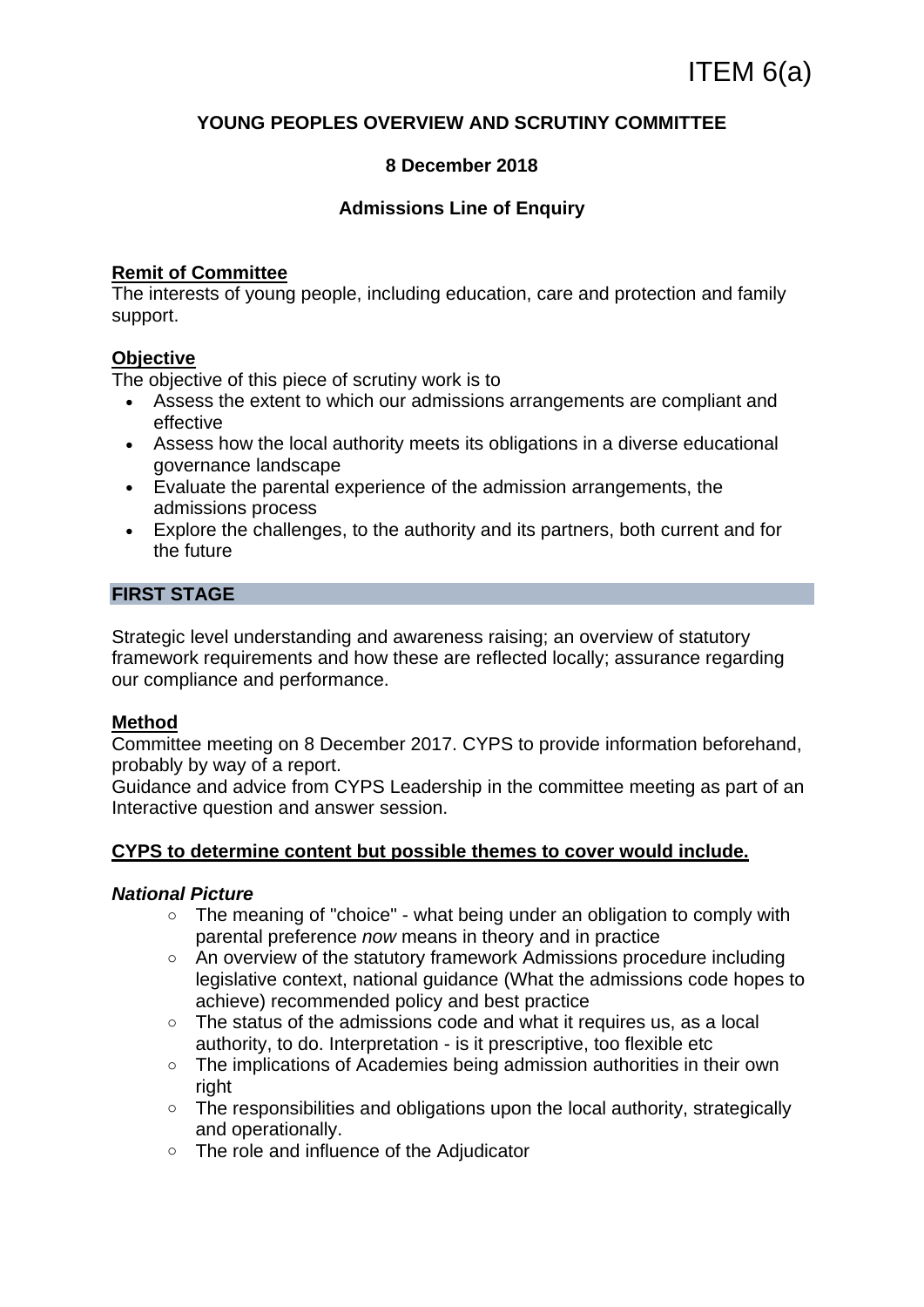## *Local Picture: How make the process work locally*

*Agreeing admission arrangements*

- $\circ$  Our admissions criteria, what it is and why it is the way it is -Oversubscription criteria rationale - SEN, distance, catchment areas, Pupil Premiums and so on. Are they commonly used criteria and why are they prioritised in the way that they are
- o How do we agree admission arrangements with all schools and partners etc)
- o The work of the admissions forum- its status/health, what voice does it have, what has it said
- o Working with partners and relationships with schools, resolving differences
- o Primaries and secondaries similarities and differences, complexity of local community/area variations
- o Publication and consultation requirements and compliance
- o How late applications and in year applications are handled

*Administering the process: How do we assess what the data and intelligence tells us about how we fare in terms of*

- o Clarity and Transparency of the process
- o Levels of trust in the system Timeliness/Efficiency/ good administration

## **SECOND STAGE**

More in-depth discussion and understanding of parental satisfaction, and how arrangements are developing locally as the picture of educational provision changes.

## **Method**

A round table session. Possibly gathering views and experiences from interested parties and stakeholders

## *Parental Satisfaction*

- $\circ$  The parental experience how we make sure the process works as well as it can - access to information about application, application process online etc, decision making etc
- $\circ$  Satisfaction levels how do we know how well we are doing
- o Disappointment Why being offered a place at a school for which one has expressed some form of preference can (or cannot) be taken as a true measure of satisfaction

# *Future challenges -What does the future look like*

- o How the local authority manages working with schools to prevent inappropriate and/or unduly restrictive admissions arrangements and promote social inclusion objective
- $\circ$  First v favourite school to what extent is the chances of obtaining a place at the favourite causing parents to adjust behaviour.
- o Press reports have suggested that some schools in other local authority areas are using their independence to select pupils in ways which might